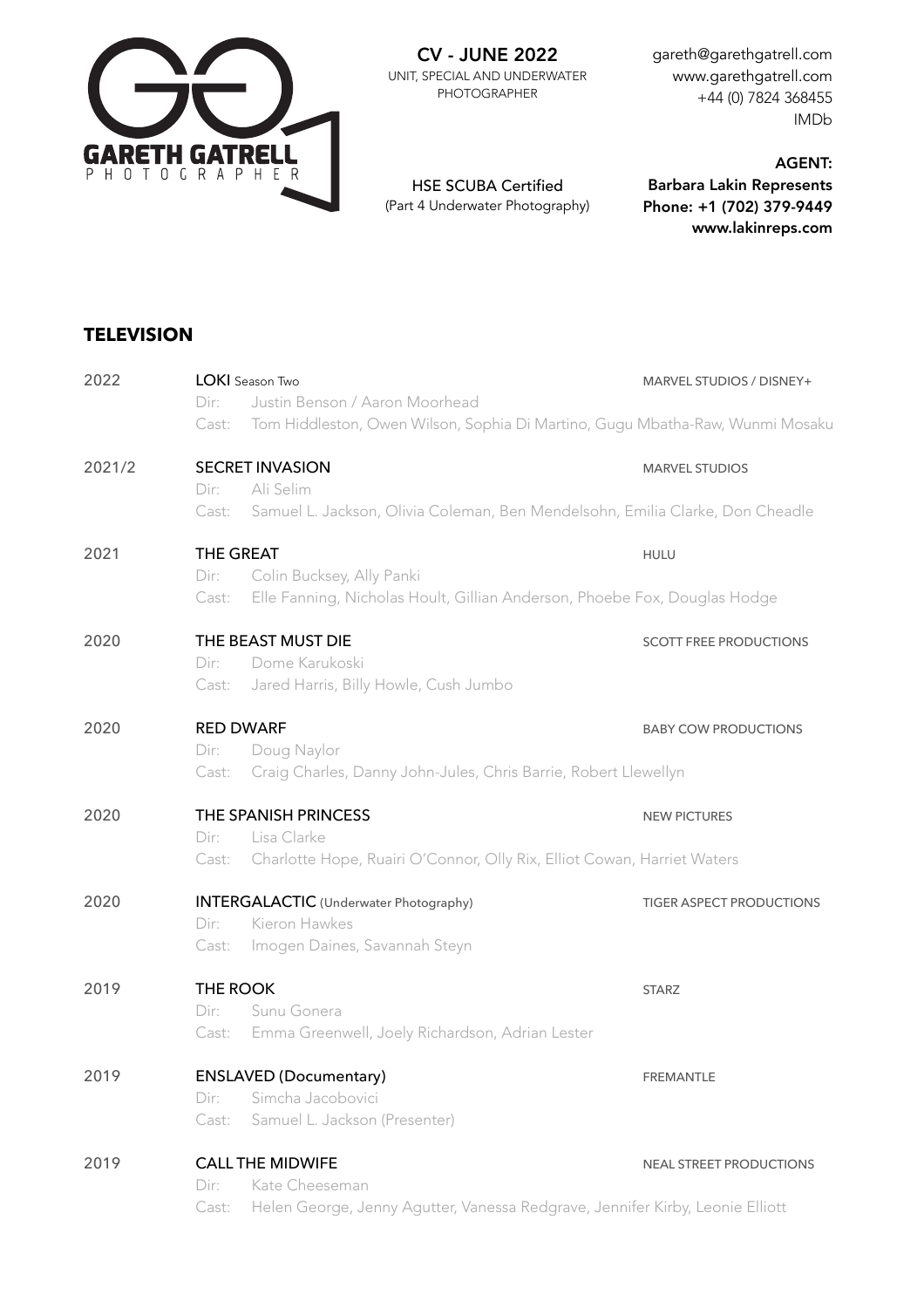| 2019      | <b>WORLD ON FIRE</b> (Prague Unit)                                                 | <b>MAMMOTH SCREEN</b>        |  |
|-----------|------------------------------------------------------------------------------------|------------------------------|--|
|           | Adam Smith<br>Dir:                                                                 |                              |  |
|           | Helen Hunt, Jonah Hauer-King, Zofia Wichlacz, Brian J. Smith<br>Cast:              |                              |  |
| 2019      | <b>TEMPLE</b>                                                                      | <b>SKY ONE</b>               |  |
|           | Shariff Korver<br>Dir:                                                             |                              |  |
|           | Mark Strong, Daniel Mays, Carice van Houten<br>Cast:                               |                              |  |
| 2018      | <b>KILLING EVE Series Two</b>                                                      | SID GENTLE FILMS/BBC AMERICA |  |
|           | Damon Thomas<br>Dir:                                                               |                              |  |
|           | Jodie Comer, Sandra Oh, Fiona Shaw, Owen McDonnell, Adrian Scarborough<br>Cast:    |                              |  |
| 2018      | <b>CURFEW</b>                                                                      | <b>SKY ONE</b>               |  |
|           | Colm McCarthy<br>Dir:                                                              |                              |  |
|           | Sean Bean, Billy Zane, Miranda Richardson, Rose Williams, Malachi Kirby<br>Cast:   |                              |  |
| 2018      | <b>BAPTISTE</b>                                                                    | <b>TWO BROTHERS PICTURES</b> |  |
|           | Jan Matthys<br>Dir:                                                                |                              |  |
|           | Tcheky Karyo, Tom Hollander<br>Cast:                                               |                              |  |
| 2018      | THE ABC MURDERS (Dailies)                                                          | <b>MAMMOTH SCREEN</b>        |  |
|           | Alex Gabassi<br>Dir:                                                               |                              |  |
|           | John Malkovich, Eamon Farren, Michael Shaeffer, Rupert Grint<br>Cast:              |                              |  |
| 2017      | <b>LUCKY MAN</b> Series Three                                                      | SKY ONE / CARNIVAL           |  |
|           | Philip John<br>Dir:                                                                |                              |  |
|           | James Nesbit, Rupert Penry-Jones, Sienna Guillory, Darren Boyd, David Yip<br>Cast: |                              |  |
| 2017      | <b>CLEANING UP</b>                                                                 | <b>ITV / SISTER PICTURES</b> |  |
|           | Lewis Arnold<br>Dir:                                                               |                              |  |
|           | Sheridan Smith, Neil Maskell<br>Cast:                                              |                              |  |
| 2016/2017 | <b>VICTORIA</b> Series One / Series Two                                            | <b>ITV / MAMMOTH SCREEN</b>  |  |
|           | Dir:<br>Tom Vaughan                                                                |                              |  |
|           | Jenna Coleman, Rufus Sewell, Catherine Flemming, Peter Firth<br>Cast:              |                              |  |
| 2016      | <b>FEARLESS</b>                                                                    | <b>ITV / MAMMOTH SCREEN</b>  |  |
|           | Dir:<br>Pete Travis                                                                |                              |  |
|           | Helen McCrory, Michael Gambon, Jamie Bamber, Wunmi Mosaku<br>Cast:                 |                              |  |